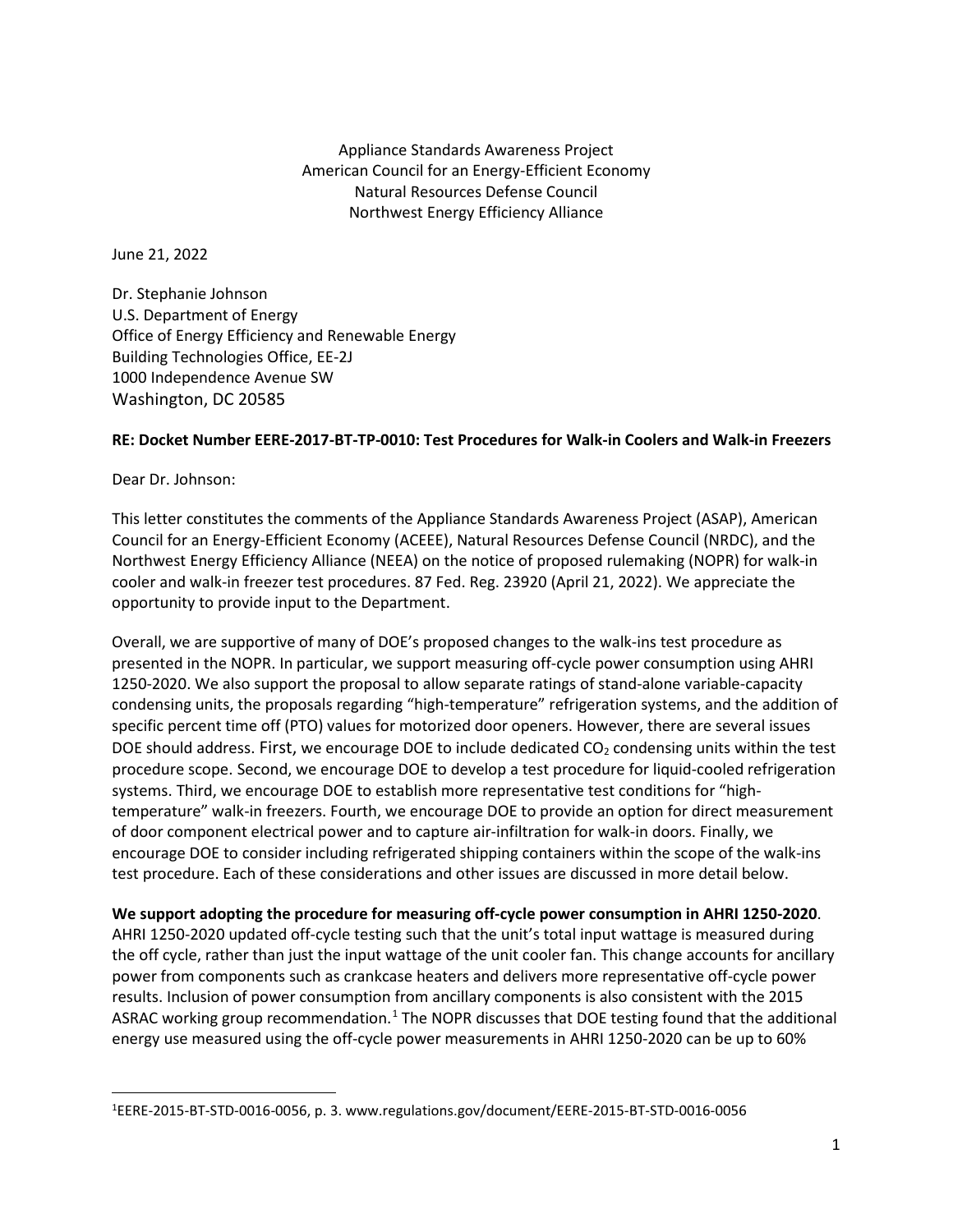greater than the off-cycle power measurements in the current test procedure. [2](#page-1-0) Thus, we expect that use of AHRI 1250-2020 to measure off-cycle power consumption will result in more representative overall AWEF ratings.

**We support DOE's proposed amendments that would allow for separate ratings of stand-alone variable-capacity condensing units.** In contrast to single-speed compressors that cycle on and off in response to a load, variable-speed or variable-capacity units can reduce speed and output to match the load; this can result in significant energy savings versus conventional single-speed compressors. As DOE describes in the NOPR, variable-capacity condensing units can currently only be rated as matched pairs (with a unit cooler) since there is no current industry or DOE test method to rate stand-alone variablecapacity condensing units. DOE further noted that the majority of walk-in equipment certified in the dedicated condensing class were certified as dedicated condensing units tested and rated alone rather than matched pairs.<sup>[3](#page-1-1)</sup> The ASRAC working group therefore recommended that DOE amend the test procedure to include a method to separately rate variable-capacity condensing units. DOE has added test procedures and conditions for variable-, two-, and multiple-capacity dedicated condensing units as part of the NOPR that specify how parameters representing the unit cooler would change at part-load compared to full-load. We support DOE's proposal to measure performance at the minimum, intermediate, and maximum capacities of variable-capacity condensing units.<sup>4</sup> We expect the market share of variable-capacity dedicated condensing units to grow, and allowing for separate ratings of stand-alone variable-capacity condensing units may help facilitate their market adoption.

**We support DOE's proposals regarding "high-temperature" refrigeration systems.** DOE has granted test procedure waivers to multiple manufacturers for models marketed as wine cellar refrigeration systems. These walk-ins are intended to operate at higher temperatures than typical refrigeration systems and may be incapable of testing at the default test conditions (e.g., a 35°F walk-in storage temperature). Thus, DOE has proposed to define walk-ins designed to operate at cooling temperatures above 45°F as employing a ''high-temperature refrigeration system'' and has developed unique test parameters associated with these high-temperature walk-ins.<sup>[5](#page-1-3)</sup> We support the approach of providing a consistent, representative test procedure for high-temperature refrigeration systems.

**We support adding specific PTO values for motorized door openers.** DOE's current test procedure includes PTO values for door components including lights and anti-sweat heaters. However, there are no specific PTO values for motorized door openers, which fall under the category of "all other electricity consuming devices" and are assigned a PTO of either 0% or 25%. Hence, DOE has granted several manufacturer test procedure waivers for motorized door openers, allowing use of higher PTO values (92-97%). [6](#page-1-4) We support DOE's proposal to establish a standard PTO value for motorized door openers, which will provide similar treatment in comparison to other door components and eliminate the need for ongoing test procedure waivers.

We encourage DOE to include dedicated CO<sub>2</sub> condensing units within the scope of the test procedure. In the NOPR, DOE is proposing test procedures for walk-ins that use  $CO<sub>2</sub>$  as a refrigerant. While we

<span id="page-1-0"></span><sup>&</sup>lt;sup>2</sup>87 Fed. Reg. 23954.

<span id="page-1-1"></span><sup>3</sup> 87 Fed. Reg. 23962.

<span id="page-1-2"></span><sup>4</sup> 87 Fed. Reg. 24007.

<span id="page-1-3"></span><sup>5</sup> 87 Fed. Reg. 23930, 23952.

<span id="page-1-4"></span><sup>6</sup> 87 Fed. Reg. 23941.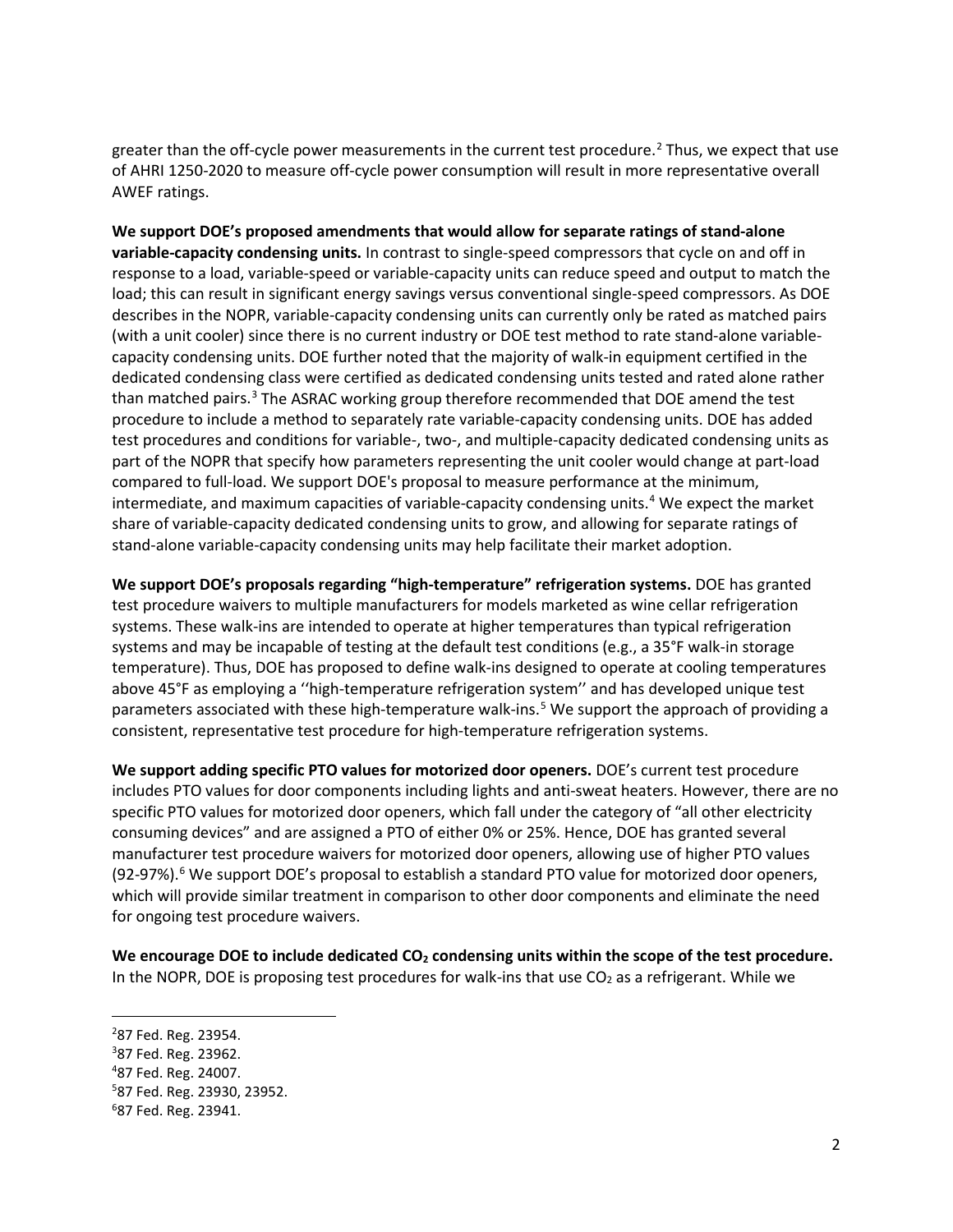support inclusion of CO<sub>2</sub> refrigerant systems, DOE's proposed test procedure applies only to singlepackaged dedicated systems and unit coolers, thus excluding dedicated  $CO<sub>2</sub>$  condensing units. DOE states in the NOPR that they were not aware of any  $CO<sub>2</sub>$  dedicated condensing units available and thus adopting a test procedure for them was unwarranted.<sup>[7](#page-2-0)</sup> However, we understand that dedicated condensing units using  $CO<sub>2</sub>$  as the refrigerant are now available from multiple manufacturers.<sup>[8](#page-2-1)</sup> We thus encourage DOE to include dedicated  $CO<sub>2</sub>$  condensing units within the test procedure scope.

## **We continue to encourage DOE to develop a test procedure for liquid-cooled refrigeration systems.**

DOE explains in the NOPR that DOE has tentatively determined that liquid-cooled refrigeration systems are within the scope of DOE's coverage for walk-ins, but the Department is not proposing a test procedure for these units.<sup>[9](#page-2-2)</sup> Liquid-cooled condensing units are readily available from walk-in refrigeration system manufacturers in a broad range of capacities.<sup>[10](#page-2-3)</sup> In comments to the 2021 test procedures RFI,<sup>[11](#page-2-4)</sup> Daikin suggested EN 17432 as a potential test method for liquid-cooled systems. While the NOPR discusses that liquid-cooled systems represent a small portion of the market, $12$  we understand that these systems are more efficient than typical air-cooled units and are growing in market share. Thus, adopting test methods for liquid-cooled condensing units would provide purchasers comparable efficiency ratings regardless of the cooling type and could promote adoption of these efficient products.

**We encourage DOE to establish a more representative standardized rating temperature for "hightemperature" walk-in freezers.** Currently, walk-in freezers are tested at a storage temperature of -10 °F. However, DOE discusses "high-temperature" walk-in freezers in the NOPR which have a storage temperature range of 10 °F to 32 °F. These units are often refrigerated with medium-temperature condensing units rather than the low-temperature condensing units used in typical walk-in freezers. In the 2021 test procedures RFI, DOE requested comment on three potential approaches for addressing high-temperature freezer walk-ins.<sup>[13](#page-2-6)</sup> In our written comments to the RFI,<sup>[14](#page-2-7)</sup> we supported establishing a new product class for low-temperature refrigeration systems for high-temperature freezers along with uniform test conditions (i.e., a storage temperature between 10 °F and 32 °F, the third option discussed in the NOPR).<sup>[15](#page-2-8)</sup> While DOE acknowledges that testing high-temperature freezer refrigeration systems at a temperature less than 35 °F would be more representative of their energy use,<sup>[16](#page-2-9)</sup> DOE nonetheless elected to propose that high-temperature freezers be tested at 35 °F, consistent with walk-in refrigeration systems. We are concerned that DOE's proposed approach may not provide representative ratings and we thus encourage the Department to further consider testing high-temperature freezers at a lower, more representative temperature.

<span id="page-2-0"></span><sup>7</sup> 87 Fed. Reg. 23951, 23952.

<span id="page-2-1"></span><sup>&</sup>lt;sup>8</sup>See, for example: www.hillphoenix.com/product/co2one-single-condensing-unit/; natref.carel.com/condensingunit; www.scmfrigo.com/en/products/co2-condensing-unit/; www.rivacold.com/ww/en/condensing-units-withhousing; climate.emerson.com/en-gb/shop/1/copeland-eu-copeland-co2-refrigeration-units-en-gb 9 87 Fed. Reg. 23924.

<span id="page-2-4"></span><span id="page-2-3"></span><span id="page-2-2"></span><sup>&</sup>lt;sup>10</sup>See, for example: www.airdyne.com/freezertable.html; russell.htpg.com/product/Next-Gen-WC-Series 11EERE-2017-BT-TP-0010-0019, p. 1. www.regulations.gov/comment/EERE-2017-BT-TP-0010-0019

<span id="page-2-5"></span><sup>1287</sup> Fed. Reg. 23927.

<span id="page-2-6"></span><sup>1386</sup> Fed. Reg. 32332, 32349 (June 17, 2021).

<span id="page-2-7"></span><sup>14</sup>EERE-2017-BT-TP-0010-0013, p. 3. www.regulations.gov/comment/EERE-2017-BT-TP-0010-0013

<span id="page-2-8"></span><sup>1587</sup> Fed. Reg. 23960.

<span id="page-2-9"></span><sup>1687</sup> Fed. Reg. 23961.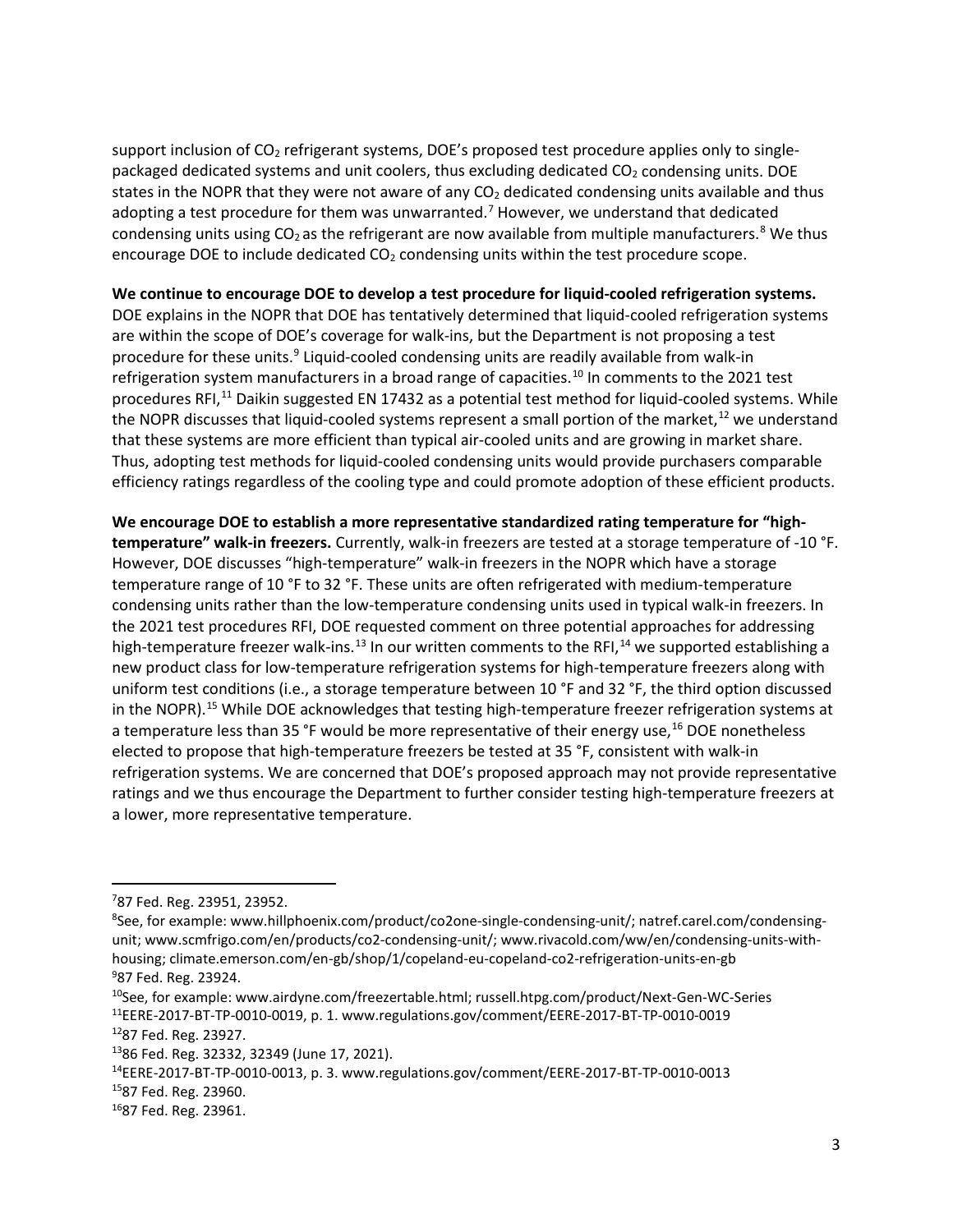**We continue to support an option for direct measurement of door component electrical power.** As explained in the NOPR**,** calculation of energy consumption for electricity-consuming door components is based on the component's rated power. However, DOE noted that some manufacturers were using a component's rated output power rather than input power for this determination.<sup>17</sup> Moreover, DOE discussed that calculating a door's total energy consumption may be challenging when a test facility does not have in-depth knowledge of the electrical characteristics of the door components.While we support DOE's proposed change specifying the door component power as the input power rating of the component, we continue to support direct measurement of power consumed by door electrical components. We believe that it makes sense to add a direct measurement of door component electrical power into the test procedure both as an option for manufacturers wishing to make direct measurements as well as for DOE (or third-party) testing.

**We continue to encourage DOE to incorporate a measurement of air infiltration for walk-in doors.** 

DOE explained in the 2021 test procedures RFI that technologies such as fast-acting doors and air curtains can reduce air infiltration.<sup>[18](#page-3-1)</sup> However, the current test procedure does not capture the impact of air infiltration, and thus does not capture the energy-saving benefits of technologies that can reduce it. In the NOPR, DOE is not proposing to include measurement of air infiltration in the walk-ins test procedure. We continue to encourage DOE to incorporate measurement of air infiltration in the test procedure for walk-in doors, which would improve representativeness and encourage the development and deployment of technologies that can save energy by reducing air infiltration.

**We continue to encourage DOE to investigate appropriate methods to capture the overall thermal transmittance of walk-in panels.** The NOPR explains that while the April 2011 walk-ins test procedure final rule included a measurement of the overall thermal transmittance of walk-in panels, DOE removed this portion of the test procedure after receiving comments about potential testing lab challenges for conducting the thermal transmittance test.<sup>[19](#page-3-2)</sup> Thus, panels are treated as single thermal components and rated based on their conductance; however, concerns regarding the impact of framing materials and fixtures on overall performance remain. We believe DOE's proposals to reference NFRC 102 rather than NFRC 100 will result in more representative estimates of panel thermal transmittance. However, we encourage DOE to continue investigating methods that would further improve representativeness and capture the impact of door designs that can reduce thermal transmittance beyond insulation improvements (e.g., framing materials, fixtures, etc.).

**We encourage DOE to consider including refrigerated shipping containers within the scope of the walk-ins test procedure.** A "walk-in cooler and walk-in freezer" is defined as "an enclosed storage space refrigerated to temperatures, respectively, above, and at or below 32 °F, that can be walked into, and has a total chilled storage area of less than 3,000 square feet."<sup>[20](#page-3-3)</sup> Many refrigerated shipping containers, known as "reefers", would appear to fall within the scope of this definition. A recent European study estimated that the EU stock of reefers consumed 17.2 TWh of site electricity in 2020, which will increase

<span id="page-3-0"></span><sup>1787</sup> Fed. Reg. 23940.

<span id="page-3-1"></span><sup>1886</sup> Fed. Reg. 3233232340 (June 17, 2021).

<span id="page-3-2"></span><sup>1987</sup> Fed. Reg. 23946.

<span id="page-3-3"></span><sup>2010</sup> CFR § 431.302.